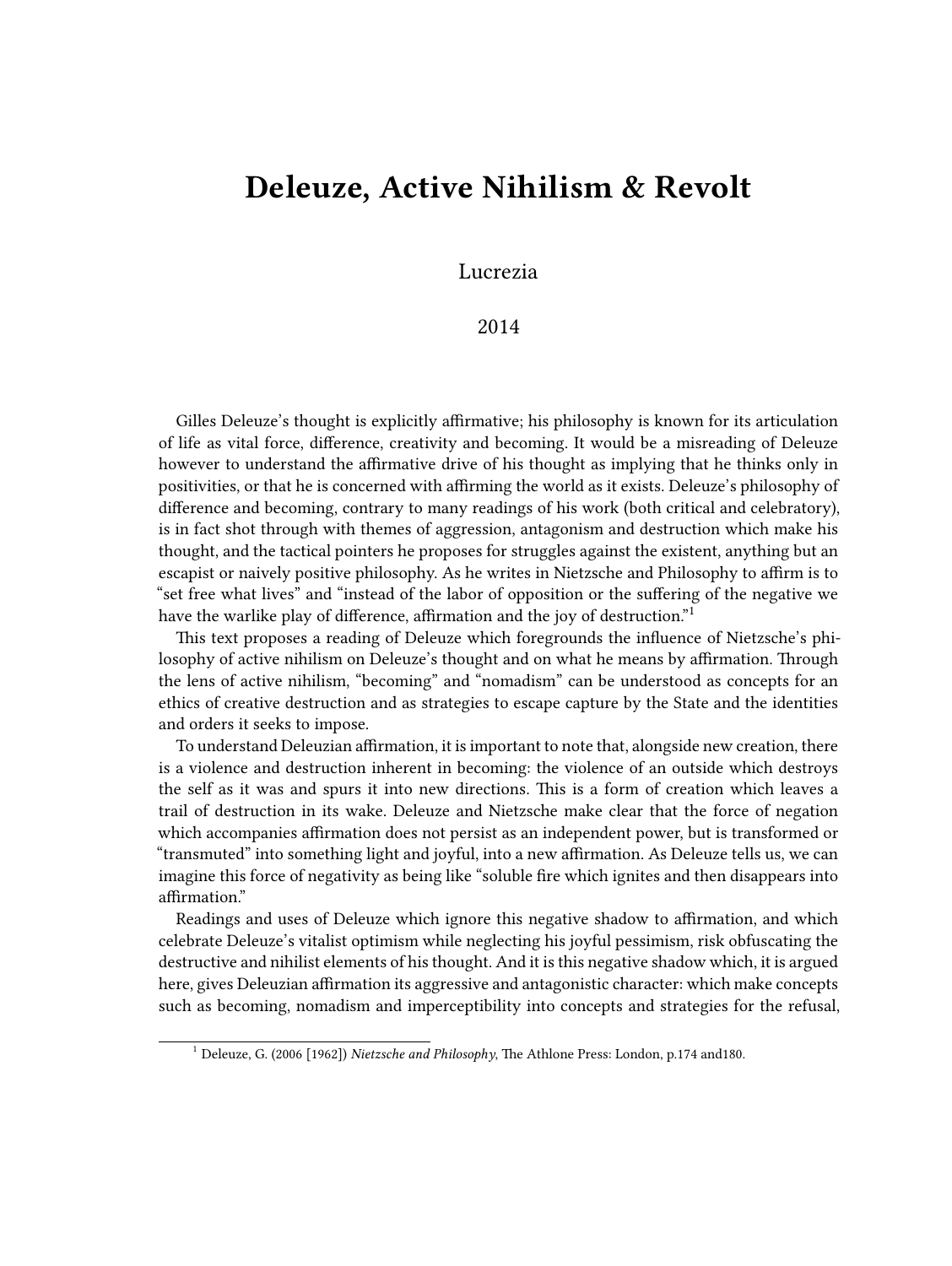sabotage and destruction of systems which attempt to organize and capture forms-of-life into distinct, hierarchically organized, and controllable categories and identities.

Furthermore, Deleuze's notion of negativity offers a way to conceptualize the affective mutations of contemporary existence, such as depression, cynicism, hopelessness and passive nihilism, not as dead-ends roads of resignation nor as states of angst and alienation to be fetishized, but as strategic resources: fuel to the fires which burn through the existent and open up possibilities of other worlds.

In a thesis titled "Escape", Andrew Culp writes:

Cynicism, depression, and hopelessness fill reservoirs unleashed against Empire in revenge for the wounds it causes. Dangerous emotions pose a threat, not just to those who bear them, but to their source, Empire – the political imperative is to channel them. This should not be understood as an uncritical celebration of alienation or a politics of ressentiment. But these dangerous emotions are not unhealthy reactions to a sound world; they should be everyone's natural reaction to the terrible situation facing us all. To throw them away would only rob some subjects of the only thing Empire has ever given them. So instead of avoiding their terrifying energy, dangerous emotions can be made political by giving them an orientation. This politics can become reactionary, as when it is used to restore a lost time or attack abstraction with stubborn disbelief. But once politics is freed from the demands of preservation, reproducibility, and repetition, innovation, difference, and singularity begin to flour $ish.<sup>2</sup>$ 

This is a counterforce whose strength lies in an "immense capacity for making new galaxies of joy"<sup>3</sup> out of and against the misery of capitalism. Depression, cynicism and hopelessness are transformed from states of paralysis in which our capacity to act is reduced into the negative shadow of insurrectionary joy.

A lesson often repeated by Nietzsche is that it is through experiencing pain and suffering we may come to know a more profound joy. He writes:

In the end, lest what is most important remain unsaid: from such abysses, from such severe sickness, also from the sickness of severe suspicion, one returns a newborn, having shed one's skin, more ticklish and malicious, with a more delicate taste for joy, with a tenderer tongue for all good things, with merrier senses, with a second dangerous innocence in joy, more child-like and yet a hundred times subtler than one has ever been before.<sup>4</sup>

He continues:

 $^2$  [http://www.academia.edu/5516631/Escape\\_Dissertation\\_](http://www.academia.edu/5516631/Escape_Dissertation_), p.136.

<sup>3</sup> Nietzsche, F. (1974 [1844-1900]) *The Gay Science*, "Our Eruptions", Random House: New York, p.86.

<sup>4</sup> Ibid. p.37.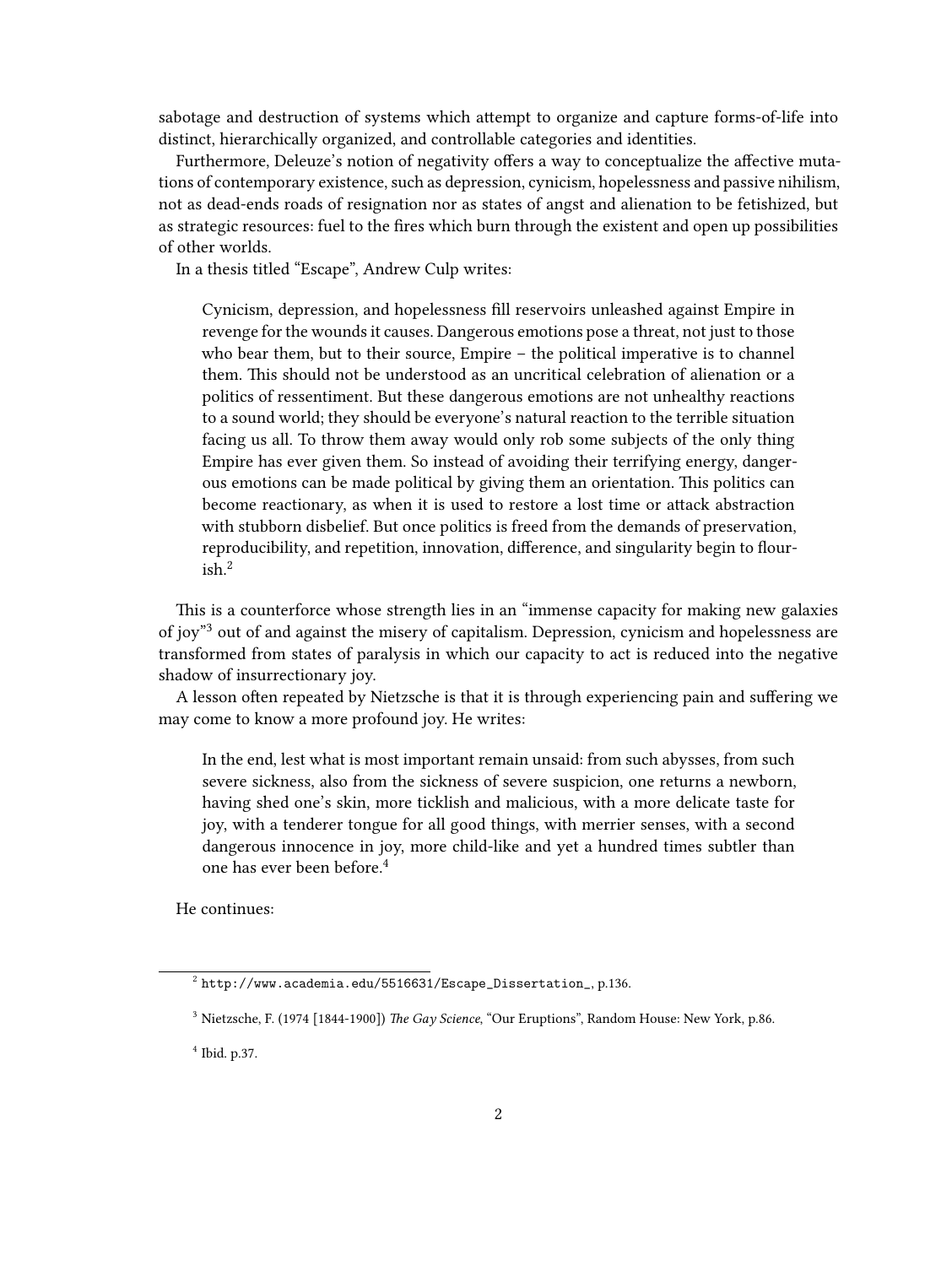A loss is a loss barely for one hour; somehow it also brings us some gift from heaven new strength, for example, or at least a new opportunity for strength.<sup>5</sup>

Transforming pain into joy, heaviness and *ressentiment* into laughter, lightness and dance is the primary ethical challenge Nietzsche presents us with. In an affirmation of life which envelops the tragedies of the human species, Nietzsche rips apart all doctrines and images of life as inherently full of suffering, misery and struggle. This lesson is carried into anti-capitalist struggle by Deleuze and Guattari. As Foucault writes, Deleuze and Guattari remind us not to "think that one has to be sad in order to be militant, even though the thing one is fighting is abominable."<sup>6</sup> Deleuze's affirmative thought then, is philosophy for political nihilists and pessimists who are joyful, who are under no illusion that a communist utopia awaits us on the other side of capitalism, but rather than this perspective leading to miserable resignation it can instead liberate us into the terrains of reckless antagonism and joyful destruction in and against the present, as we fight for impossible and unimaginable futures.

## *From Passive to Active Nihilism*

For Deleuze affirmation and negativity are closely related as different powers in the passage from passive to active nihilism. He explains how the negative always precedes and follows the affirmative: that is, affirmation cannot take place with-out a corresponding negation. In Nietzsche and Philosophy, Deleuze begins his discussion of nihilism with a critique of passive nihilism. In nihilism, "it is always the element of depreciation that reigns, the negative as will to power, the will as a will to nothingness."<sup>7</sup> Nihilism is a negativity that is reactive and through which the will to power is lost to "the becoming-reactive of forces" and, for Deleuze and Nietzsche, this reactive negativity needs to be transmuted (or transformed) into an affirmative will if it is going do anything, if it is to take us anywhere and create the conditions for new becomings and new life.

To the question of "how nihilism can be defeated?" Deleuze responds by reversing his critique of nihilism through the elaboration of a second form of nihilism. In his explanation of Nietzsche, Deleuze suggests that a nihilism which is passive and reactive in its mode of negation can only be defeated by a "fully completed and finished form of nihilism"<sup>8</sup> This may appear confusing at first blush, but it becomes clearer when understood as relating to Nietzsche's two distinct concepts of passive and active nihilism. Deleuze is here referring to the latter as completed nihilism.

The process of transmutation brings about completed nihilism. Deleuze explains why: "it is only by changing the element of values that all those values dependent on the old element are destroyed."<sup>9</sup> The passive, incomplete form of nihilism characterized by negation, reactionary forces and a will to nothingness is thus overcome through an active nihilism which seeks out the destruction of all old values in order to make way for the affirmation of difference. In this way,

8 Ibid.

<sup>9</sup> Ibid.

<sup>5</sup> Ibid. p.256.

<sup>6</sup> Foucault, M. (1983 [1972]) "Introduction to non-fascist life" in *Anti-Oedipus: Capitalism and Schizophrenia*, G. Deleuze and F. Guattari, Minneapolis: University of Minneapolis Press.

<sup>7</sup> Deleuze, G. (2006 [1962]) *Nietzsche and Philosophy*, The Athlone Press: London, p.161.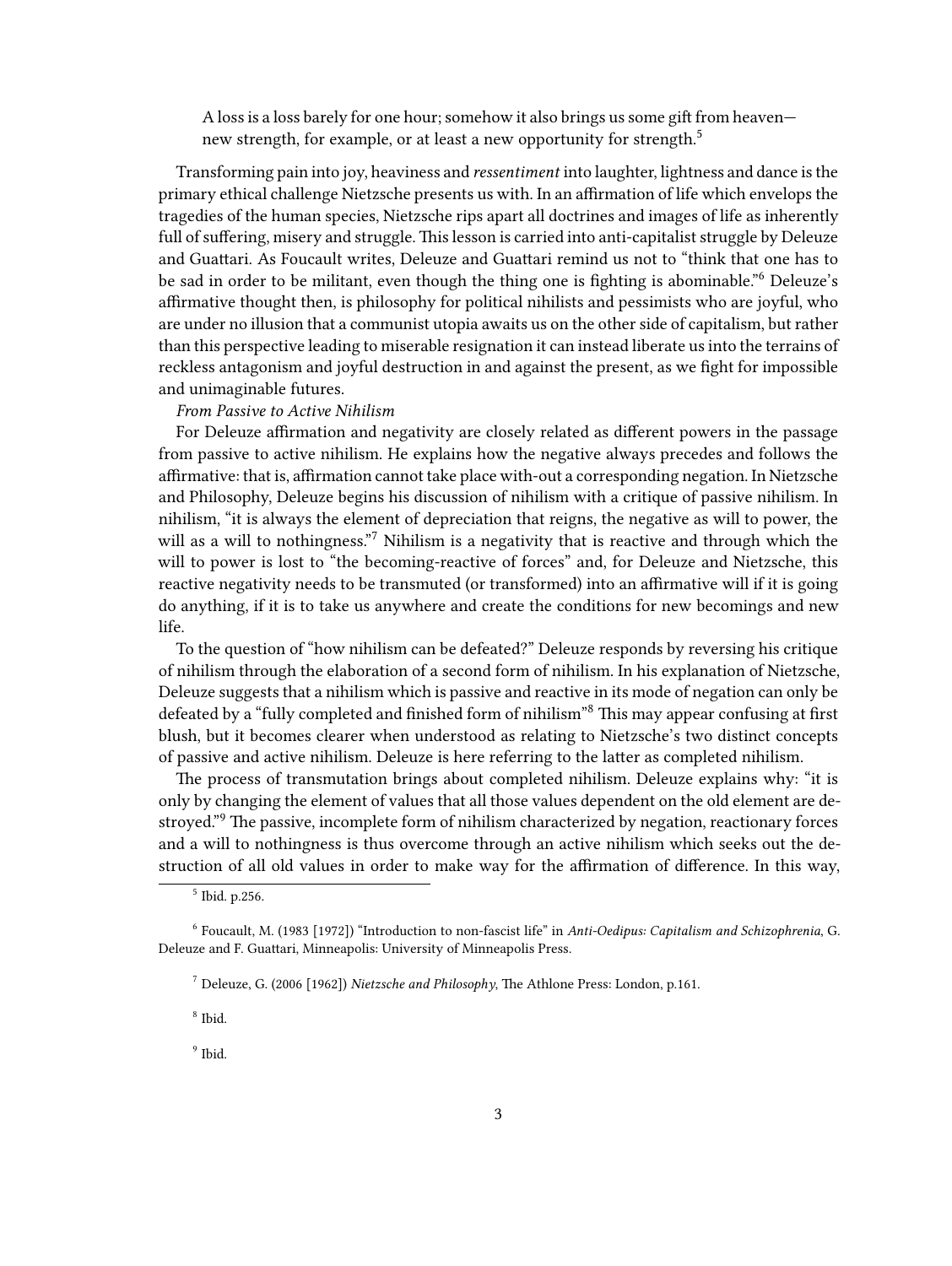trans-mutation, the transformation of negativity into affirmation and difference which Deleuze and Nietzsche are calling for, is conceived of as active nihilism.

Deleuze notes a connection between reactive nihilism and the development of active nihilism: it is the manifestation of the first kind of nihilism which forces us to know the will to power and to gain knowledge of it:

The will to power is spirit, but what would we know of spirit without the spirit of revenge which reveals strange powers to us? The will to power is body, but what would we know of the body without the sickness which makes it known to us?<sup>10</sup>

In other words, it is through the negative experience of ressentiment, sickness, and the reactive spirit of revenge that we are able to come to know the will to power as the will to affirmation, and to overcome passive nihilism. Nihilism, which was earlier presented by Deleuze as a negative force needing to be defeated makes its second appearance as an active force, and is presented as key to the will to power: "thus nihilism, the will to nothingness, is not only a will to power, a quality of the will to power, but the *ratio cognoscendi* [principle] of the will to power in general". This principle of nihilism is however not an end to itself, but is a necessary step towards affirmation. As Deleuze writes: "Nihilism expresses the quality of the negative as *ratio cognoscendi* of the will to power; but it cannot be brought to completion without transmuting itself into the opposite quality, into affirmation as *ratio essendi* [raison d'être] of the same will."<sup>11</sup> And elsewhere: "Destruction becomes active to the extent that the negative is transmuted and converted into affirmative power: the 'eternal joy of becoming' which is avowed in an instant, the 'joy of annihilation', the 'affirmation of annihilation and destruction."<sup>12</sup> Here again we can see how negation and its appearance as nihilism are only complete when they are transformed into an affirmative force of joyful destruction and creation.

In the transmutation of negativity into affirmation there is a "change in quality"13, from a negative quality to an affirmative one. This qualitative change brings about a radical transformation: "in place of depreciated life we have a life which is affirmed – and the expression 'in place of' is still incorrect. It is the place itself which changes."<sup>14</sup> The negative is said to become a power of affirming when it is no longer at the service of reactive forces but instead "is subordinated to affirmation and passes into the service of an excess of life."<sup>15</sup> The negative here is neither denied nor suppressed but is rather put to use as the force which desires destruction and thus, through an active nihilism, leads to affirmation. This is how we can understand the function and the force of negation. "At the limit" of the destructive process of active nihilism, writes Michael Hardt, there is the moment of transmutation when, "at midnight, the focal point, there is a transformation,

 $14$  Ibid.

 $15$  Ibid.

<sup>10</sup> Ibid. p.162-163.

 $11$  Ibid.

<sup>12</sup> Ibid. 164. and quotes from Nietzsche F. (1888) *Ecce Homo*.

<sup>13</sup> Ibid. p. 165.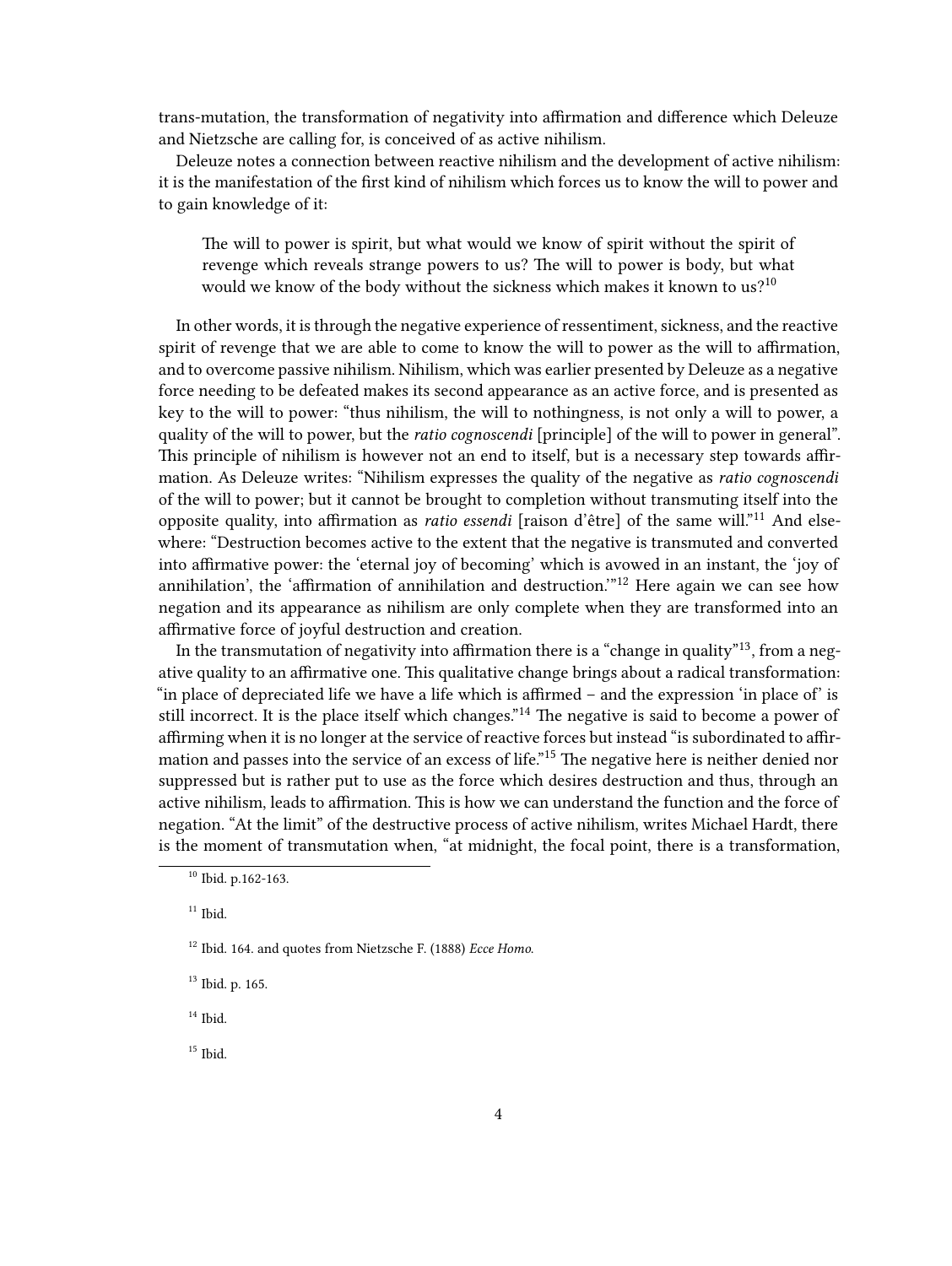a conversion from knowledge to creation, from savage negation to absolute affirmation, from painful interiority to joyful exteriority."<sup>16</sup>

The destruction which is implicit to negation leads to affirmation, as the source of creation. Referring to Zarathustra's "supreme degree of negation", Deleuze writes, "*destruction as the active destruction of all known values* is the trail of the creator."<sup>17</sup> In this way, affirmation leaves a trail of destruction in its wake, as that which always accompanies any affirmation but is never is primary object. Furthermore, Deleuze states that negation also always precedes affirmation as "*[d]estruction as the active destruction of the man who wants to perish and to be overcome* announces the creator." In this way Nietzsche's discovery is "the negativity of the positive"<sup>18</sup> which is able to break out of all forms of *ressentiment* and reactive thinking and living. As Nietzsche writes: "We negate and must negate because something in us wants to live and affirm – something that we perhaps do not know or see yet."<sup>19</sup>

Michael Hardt suggests that Deleuze's affirmationism has been misunderstood by the Hegelian tradition (which we can extend to Benjamin Noys's recent critiques in *The Persistence of the Negative*). Hardt writes that "[t]he great thinkers of the Frankfurt School, for example, have conceived of affirmation as a passive acceptance of the contemporary state of affairs, as a naïve and irresponsible optimism", a perspective which according to Hardt remains in contemporary Hegelians (as, for example, in the critique of Deleuze made by Judith Butler in *Subjects of De-sire* (1987)), when they claim that philosophies of affirmation "remain impotent because they have deprived themselves of the power of negation". Hardt argues, however, as is also be suggested here, that "[a]ffirmation […] is not opposed to critique. On the contrary, it is based on a total, thoroughgoing critique that pushes the forces of negation to their limit. Affirmation is intimately tied to antagonism." Furthermore, and crucially, this negative moment has an "absolute, non-dialectical character." When the Hegelian critics conceive of affirmative thought as "uncritical" or "anticritical" thinking, according to Hardt,

We are once again faced with a nuance or an alternative that is misunderstood as a polar opposition. In other words, Deleuzian affirmation does indeed contest the Hegelian form of negation and critique, but it does not reject negation and critique *tout court*; rather it highlights the nuances that form alternative conceptions of negation and critique more adequate to his project. $20$ 

Negativity then, clearly has a place in Deleuze's thought and within Deleuze's concept of affirmation, as is seen in his reading of Nietzsche's philosophy of active nihilism. Deleuze makes it clear that affirmation cannot take place without the negative, as that which both drives us to affirm and as a force destruction which opens the way for creation. Affirmation can only occur

<sup>16</sup> Hardt, M. (1993) *Gilles Deleuze: An Apprenticeship in Philosophy*, UCL Press: London, p.51.

<sup>17</sup> Deleuze, G., (2006 [1962]) *Nietzsche and Philosophy*, The Athlone Press: London, p.167.

<sup>18</sup> Ibid, p. 170.

<sup>19</sup> Nietzsche, F. (1974 [1887]) *Thus Spake Zarathustra*, New York: Dover Publications, p. 246.

<sup>20</sup> Hardt, M. (1993) *Gilles Deleuze: An Apprenticeship in Philosophy*, UCL Press: London, p.115.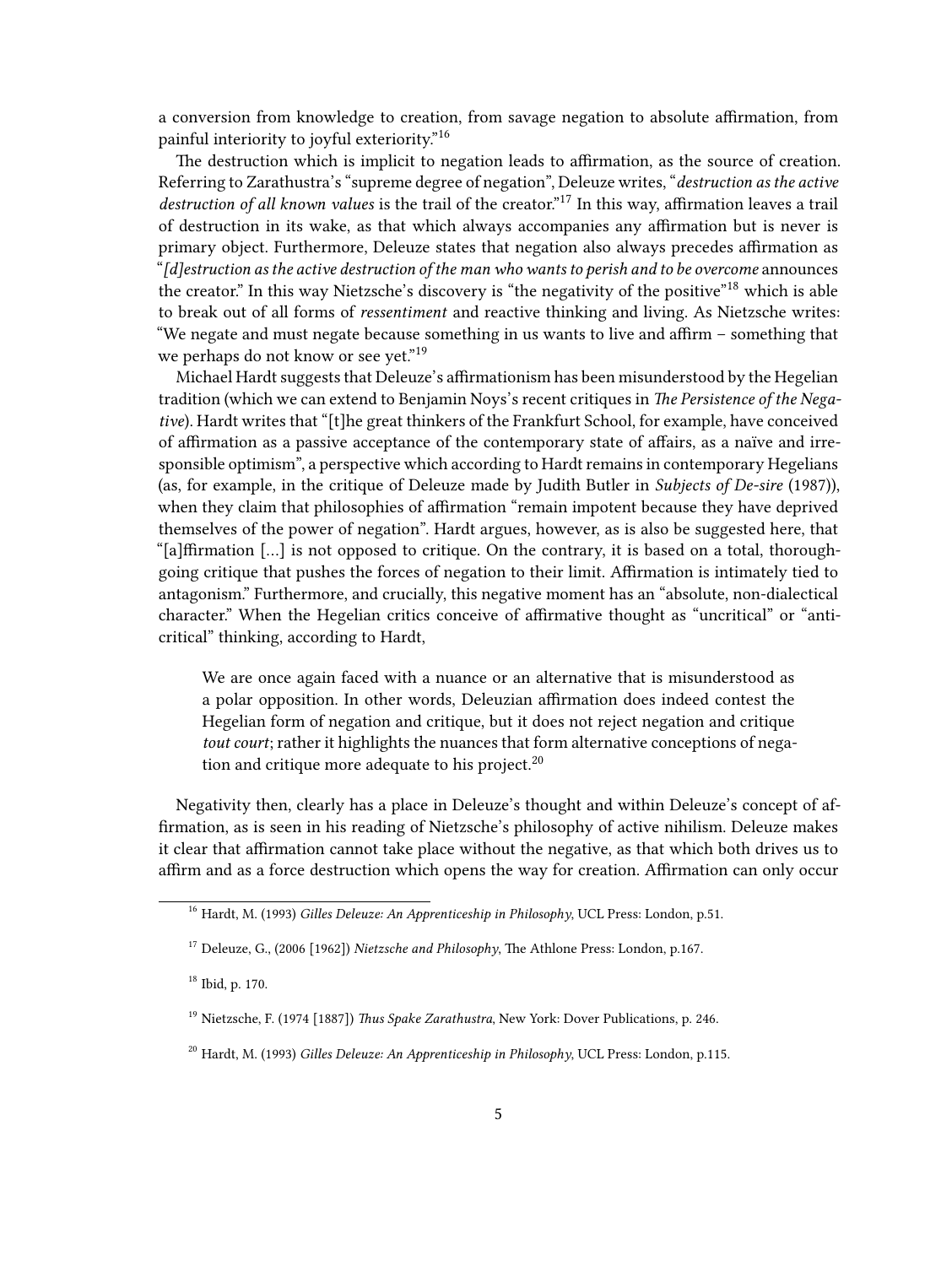through the transformative power of an active nihilism, a desire for "overcoming". In order to establish the will to power as a will to affirm, we must first pass through the passive negativity of *ressentiment*; to know what it is that makes us suffer in order to seek the destruction of these forces, but not destruction as an end in itself but rather as necessary for affirmation.

Negativity is however always secondary to affirmation for Deleuze; it is its "zealous servant", while "[o]nly affirmation subsists as in independent power". Negativity becomes "absorbed" into affirmation like "soluble fire" so that only affirmation persists as a power: "the whole of negation is converted in its sub-stance, transmuted in its quality, *nothing remains of its own power of autonomy*". As Deleuze writes: "we are concerned with negations, but with negations as *powers of affirming*." Negativity is therefore key to affirmation but ultimately it is always superseded by affirmation, remaining only as "*the mode of being* of affirmation."<sup>21</sup> There is thus no purpose in sustaining negativity as an autonomous force and it is a mistake to consider it as such: negativity is understood by Deleuze as a force of the will to power only when it is transmuted into affirmation. The purpose of Deleuze's concept of negation is always and only in how it "opens the field of affirmation."<sup>22</sup>

As anarchists and negative spirits, we can make use Deleuze's particular conception of negativity, and its articulation of a force of destruction which is "active, aggression profoundly linked to affirmation," and in which "critique is destruction as joy, the aggression of the creator."<sup>23</sup> In this way, we can bring the philosophy of active nihilism, as an ethics and a weapon, to our terrains of disorderly and antagonistic composition.

This philosophy teaches us the crucial importance of not becoming reactive to forces of repression and offers an ethics to combat affects of defeat issuing from the inevitable losses of the struggles in which we are engaged. Deleuze's active nihilism also offers a philosophical framework for thinking through and against the nihilism of late capitalism; to experience the current organization of social misery as that which we must come to know in order to destroy; to *destroy what destroys you*.

Of the demon who follows Zarathustra on his travels on earth, Deleuze writes that he represents the purely negative form of nihilism, "because he denies every-thing, despises everything, he also believes he is taking negation to its supreme degree". In the character of this demon we are given a warning against "living off of negation as an independent power" as "having no other quality but the negative […] a creature of *ressentiment*, hate and revenge."<sup>24</sup> Similarly, we can draw a difference between a fatalist and total nihilism which arms itself solely with forces of negation, and an active nihilism which is capable of both affirmation and negation; which sets upon the negation of the existent through affirmative destruction.

> Lucrezia Nov, 2014

<sup>21</sup> Deleuze, G., (2006 [1962]) *Nietzsche and Philosophy*, The Athlone Press: London, p.166-169.

<sup>22</sup> Hardt, M. (1993) *Gilles Deleuze: An Apprenticeship in Philosophy*, UCL Press: London, p.116.

<sup>23</sup> Deleuze, G., (2006 [1962]) *Nietzsche and Philosophy*, The Athlone Press: London, p. 81.

<sup>24</sup> Deleuze, G., (2006 [1962]) *Nietzsche and Philosophy*, The Athlone Press: London, p. 169.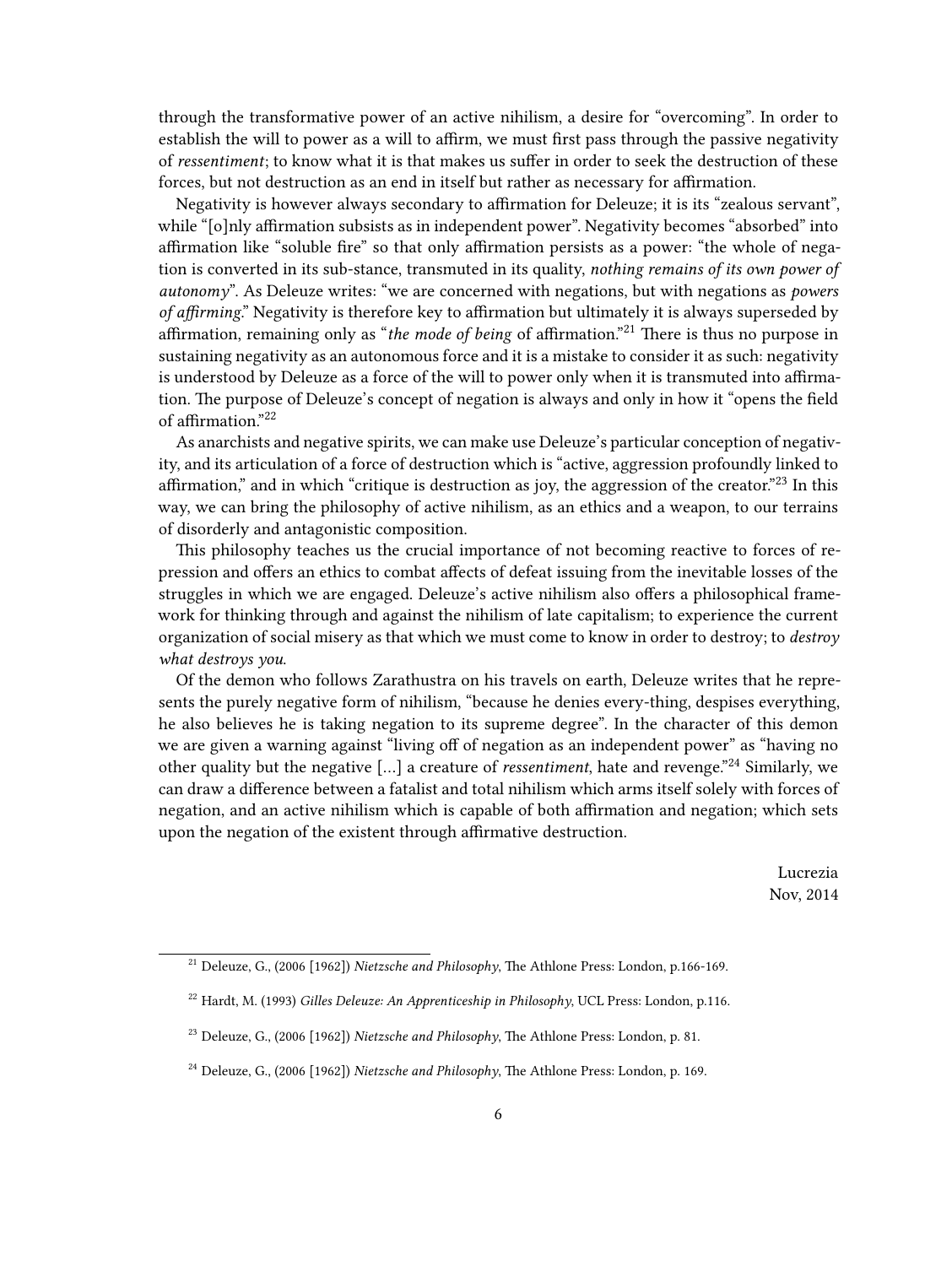**There is a violence and destruction inherent in becoming: the violence of an outside which destroys the self as it was and spurs it into new directions. This is a form of creation which leaves a trail of destruction in its wake.**